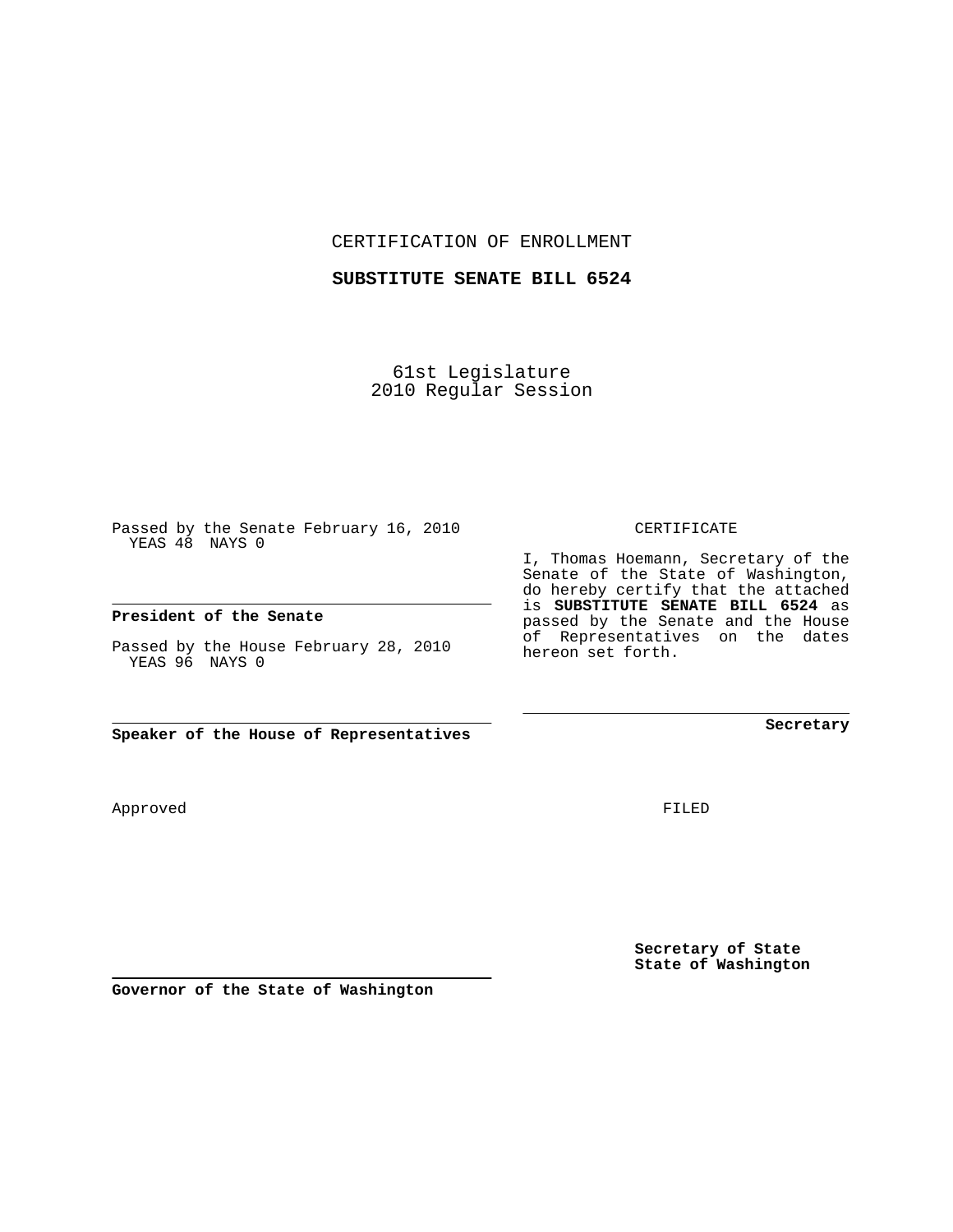## **SUBSTITUTE SENATE BILL 6524** \_\_\_\_\_\_\_\_\_\_\_\_\_\_\_\_\_\_\_\_\_\_\_\_\_\_\_\_\_\_\_\_\_\_\_\_\_\_\_\_\_\_\_\_\_

\_\_\_\_\_\_\_\_\_\_\_\_\_\_\_\_\_\_\_\_\_\_\_\_\_\_\_\_\_\_\_\_\_\_\_\_\_\_\_\_\_\_\_\_\_

Passed Legislature - 2010 Regular Session

## **State of Washington 61st Legislature 2010 Regular Session**

**By** Senate Labor, Commerce & Consumer Protection (originally sponsored by Senators King, Kohl-Welles, Kastama, Holmquist, Keiser, Honeyford, Regala, Franklin, McDermott, Hewitt, and Kline; by request of Employment Security Department)

READ FIRST TIME 01/28/10.

 1 AN ACT Relating to unemployment insurance penalties and 2 contribution rates for employers who are not "qualified employers"; 3 reenacting and amending RCW 50.29.025; adding a new section to chapter 4 50.12 RCW; creating a new section; prescribing penalties; and providing 5 an effective date.

6 BE IT ENACTED BY THE LEGISLATURE OF THE STATE OF WASHINGTON:

 7 **Sec. 1.** RCW 50.29.025 and 2009 c 493 s 2 and 2009 c 3 s 14 are 8 each reenacted and amended to read as follows:

 9 (1) For contributions assessed for rate years 2005 through 2009, 10 the contribution rate for each employer subject to contributions under 11 RCW 50.24.010 shall be the sum of the array calculation factor rate and 12 the graduated social cost factor rate determined under this subsection, 13 and the solvency surcharge determined under RCW 50.29.041, if any.

14 (a) The array calculation factor rate shall be determined as 15 follows:

16 (i) An array shall be prepared, listing all qualified employers in 17 ascending order of their benefit ratios. The array shall show for each 18 qualified employer: (A) Identification number; (B) benefit ratio; and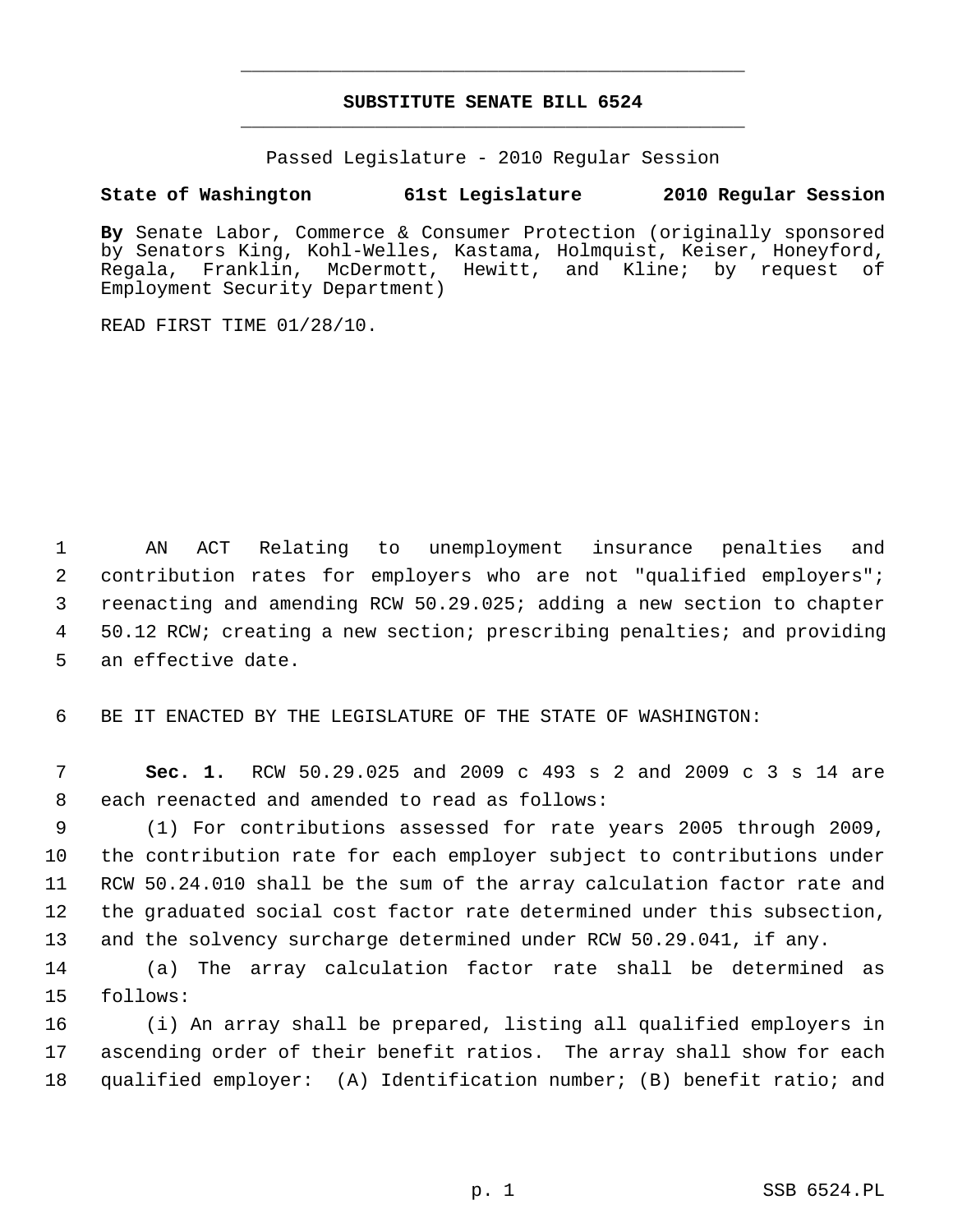1 (C) taxable payrolls for the four consecutive calendar quarters 2 immediately preceding the computation date and reported to the 3 employment security department by the cut-off date.

 4 (ii) Each employer in the array shall be assigned to one of forty 5 rate classes according to his or her benefit ratio as follows, and, 6 except as provided in RCW 50.29.026, the array calculation factor rate 7 for each employer in the array shall be the rate specified in the rate 8 class to which the employer has been assigned:

| 9  |          | <b>Benefit Ratio</b><br>Rate |                         | Rate      |
|----|----------|------------------------------|-------------------------|-----------|
| 10 | At least | Less than                    | Class                   | (percent) |
| 11 |          | 0.000001                     | $\mathbf{1}$            | 0.00      |
| 12 | 0.000001 | 0.001250                     | $\overline{2}$          | 0.13      |
| 13 | 0.001250 | 0.002500                     | 3                       | 0.25      |
| 14 | 0.002500 | 0.003750                     | $\overline{\mathbf{4}}$ | 0.38      |
| 15 | 0.003750 | 0.005000                     | 5                       | 0.50      |
| 16 | 0.005000 | 0.006250                     | 6                       | 0.63      |
| 17 | 0.006250 | 0.007500                     | $\boldsymbol{7}$        | 0.75      |
| 18 | 0.007500 | 0.008750                     | $\,8\,$                 | 0.88      |
| 19 | 0.008750 | 0.010000                     | 9                       | 1.00      |
| 20 | 0.010000 | 0.011250                     | 10                      | 1.15      |
| 21 | 0.011250 | 0.012500                     | 11                      | 1.30      |
| 22 | 0.012500 | 0.013750                     | 12                      | 1.45      |
| 23 | 0.013750 | 0.015000                     | 13                      | 1.60      |
| 24 | 0.015000 | 0.016250                     | 14                      | 1.75      |
| 25 | 0.016250 | 0.017500                     | 15                      | 1.90      |
| 26 | 0.017500 | 0.018750                     | 16                      | 2.05      |
| 27 | 0.018750 | 0.020000                     | 17                      | 2.20      |
| 28 | 0.020000 | 0.021250                     | 18                      | 2.35      |
| 29 | 0.021250 | 0.022500                     | 19                      | 2.50      |
| 30 | 0.022500 | 0.023750                     | 20                      | 2.65      |
| 31 | 0.023750 | 0.025000                     | 21                      | 2.80      |
| 32 | 0.025000 | 0.026250                     | 22                      | 2.95      |
| 33 | 0.026250 | 0.027500                     | 23                      | 3.10      |
| 34 | 0.027500 | 0.028750                     | 24                      | 3.25      |
| 35 | 0.028750 | 0.030000                     | 25                      | 3.40      |
| 36 | 0.030000 | 0.031250                     | 26                      | 3.55      |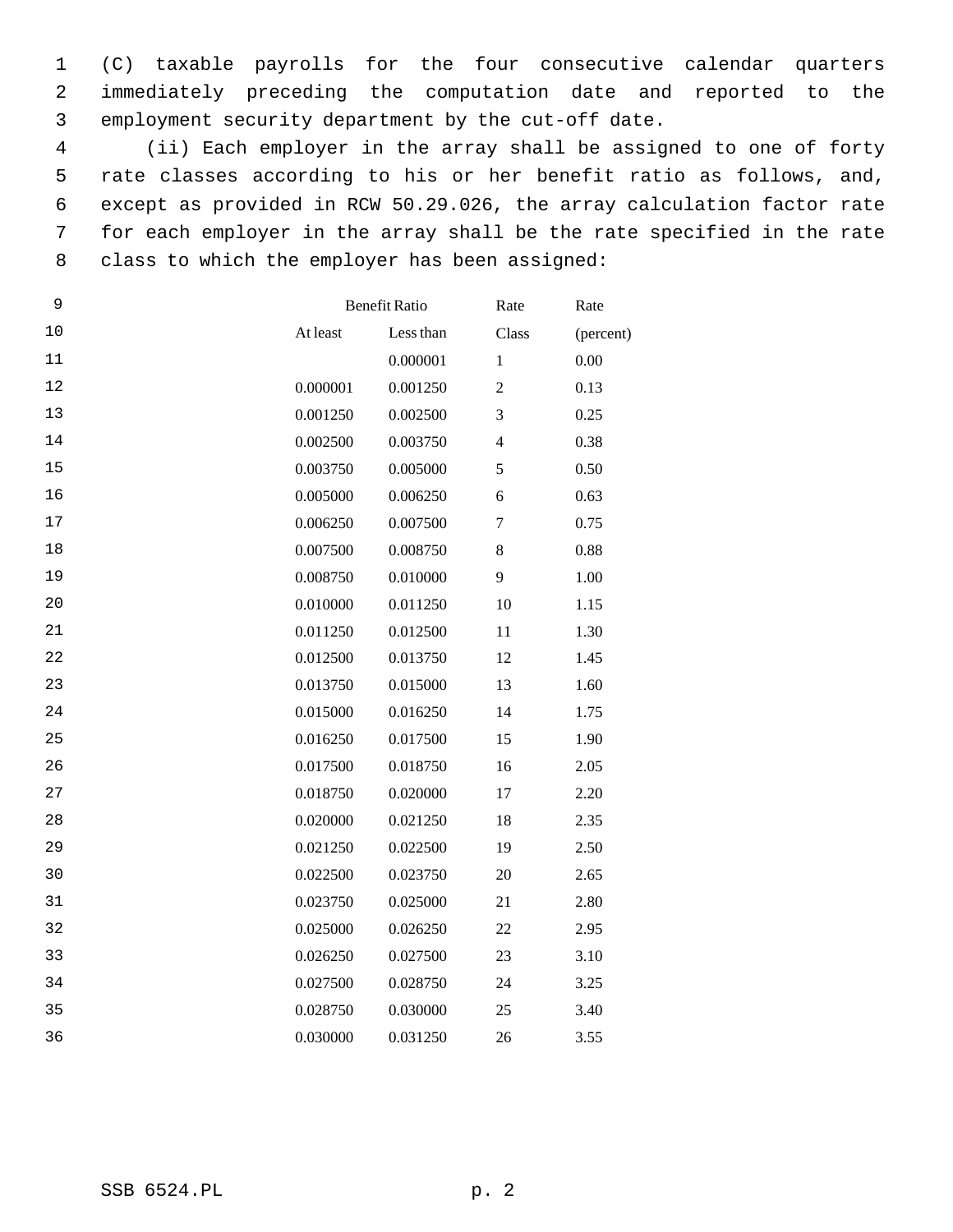| $\mathbf 1$    | 0.031250 | 0.032500 | 27 | 3.70 |
|----------------|----------|----------|----|------|
| $\overline{2}$ | 0.032500 | 0.033750 | 28 | 3.85 |
| 3              | 0.033750 | 0.035000 | 29 | 4.00 |
| $\overline{4}$ | 0.035000 | 0.036250 | 30 | 4.15 |
| 5              | 0.036250 | 0.037500 | 31 | 4.30 |
| 6              | 0.037500 | 0.040000 | 32 | 4.45 |
| 7              | 0.040000 | 0.042500 | 33 | 4.60 |
| 8              | 0.042500 | 0.045000 | 34 | 4.75 |
| 9              | 0.045000 | 0.047500 | 35 | 4.90 |
| 10             | 0.047500 | 0.050000 | 36 | 5.05 |
| 11             | 0.050000 | 0.052500 | 37 | 5.20 |
| 12             | 0.052500 | 0.055000 | 38 | 5.30 |
| 13             | 0.055000 | 0.057500 | 39 | 5.35 |
| 14             | 0.057500 |          | 40 | 5.40 |

15 (b) The graduated social cost factor rate shall be determined as 16 follows:

17 (i)(A) Except as provided in (b)(i)(B) and (C) of this subsection, 18 the commissioner shall calculate the flat social cost factor for a rate 19 year by dividing the total social cost by the total taxable payroll. 20 The division shall be carried to the second decimal place with the 21 remaining fraction disregarded unless it amounts to five hundredths or 22 more, in which case the second decimal place shall be rounded to the 23 next higher digit. The flat social cost factor shall be expressed as 24 a percentage.

25 (B) If, on the cut-off date, the balance in the unemployment 26 compensation fund is determined by the commissioner to be an amount 27 that will provide more than ten months of unemployment benefits, the 28 commissioner shall calculate the flat social cost factor for the rate 29 year immediately following the cut-off date by reducing the total 30 social cost by the dollar amount that represents the number of months 31 for which the balance in the unemployment compensation fund on the cut-32 off date will provide benefits above ten months and dividing the result 33 by the total taxable payroll. However, the calculation under this 34 subsection (1)(b)(i)(B) for a rate year may not result in a flat social 35 cost factor that is more than four-tenths lower than the calculation 36 under  $(b)(i)(A)$  of this subsection for that rate year.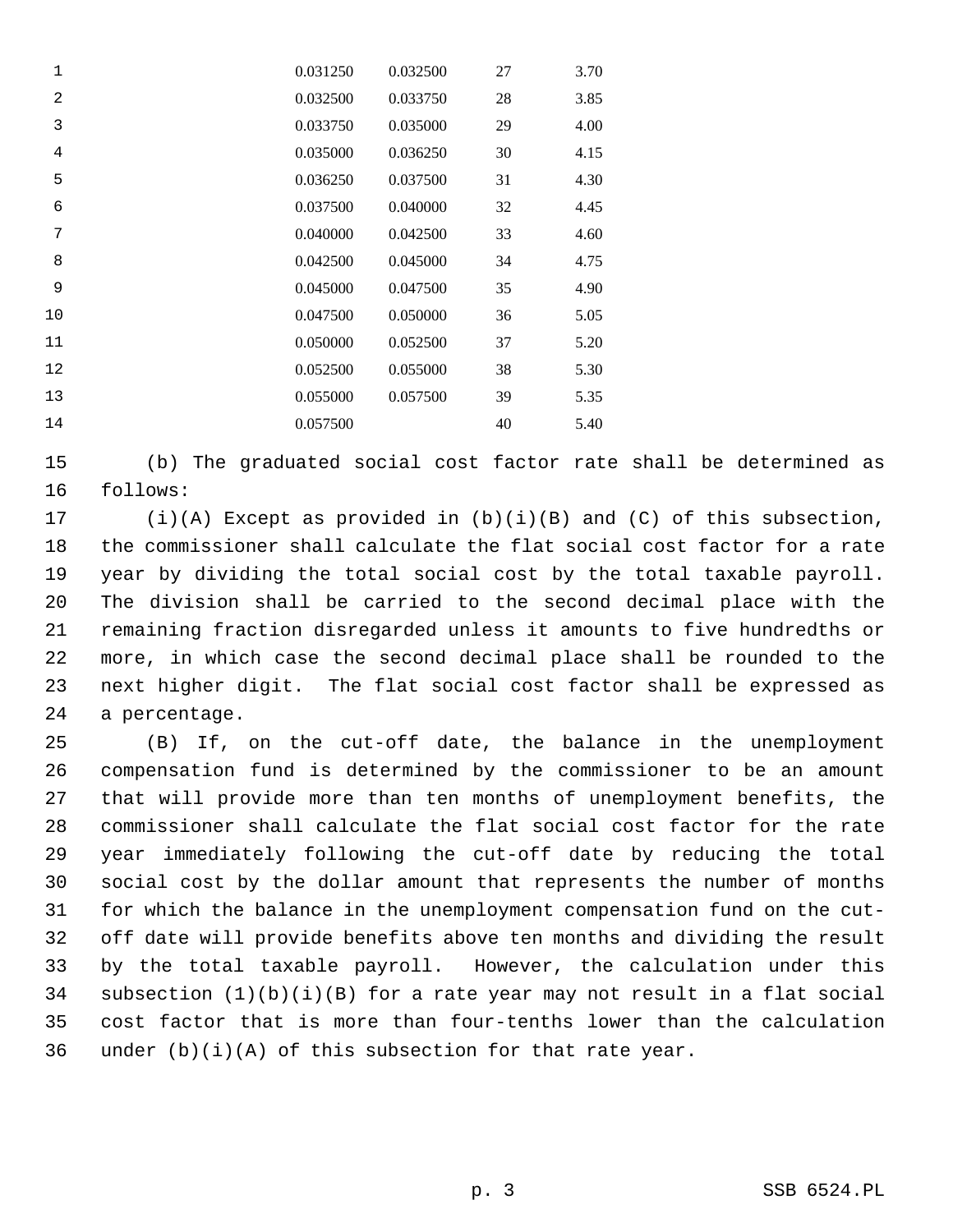1 For the purposes of this subsection, the commissioner shall 2 determine the number of months of unemployment benefits in the 3 unemployment compensation fund using the benefit cost rate for the 4 average of the three highest calendar benefit cost rates in the twenty 5 consecutive completed calendar years immediately preceding the cut-off 6 date or a period of consecutive calendar years immediately preceding 7 the cut-off date that includes three recessions, if longer.

 8 (C) The minimum flat social cost factor calculated under this 9 subsection (1)(b) shall be six-tenths of one percent, except that if 10 the balance in the unemployment compensation fund is determined by the 11 commissioner to be an amount that will provide:

12 (I) At least twelve months but less than fourteen months of 13 unemployment benefits, the minimum shall be five-tenths of one percent; 14 or

15 (II) At least fourteen months of unemployment benefits, the minimum 16 shall be five-tenths of one percent, except that, for employers in rate 17 class 1, the minimum shall be forty-five hundredths of one percent.

18 (ii)(A) Except as provided in (b)(ii)(B) of this subsection, the 19 graduated social cost factor rate for each employer in the array is the 20 flat social cost factor multiplied by the percentage specified as 21 follows for the rate class to which the employer has been assigned in 22 (a)(ii) of this subsection, except that the sum of an employer's array 23 calculation factor rate and the graduated social cost factor rate may 24 not exceed six and five-tenths percent or, for employers whose North 25 American industry classification system code is within "111," "112," 26 "1141," "115," "3114," "3117," "42448," or "49312," may not exceed six 27 percent through rate year 2007 and may not exceed five and seven-tenths 28 percent for rate years 2008 and 2009:

- 29 (I) Rate class 1 78 percent;
- 30 (II) Rate class 2 82 percent;
- 31 (III) Rate class 3 86 percent;
- 32 (IV) Rate class 4 90 percent;
- 33 (V) Rate class 5 94 percent;
- 34 (VI) Rate class 6 98 percent;
- 35 (VII) Rate class 7 102 percent;
- 36 (VIII) Rate class 8 106 percent;
- 37 (IX) Rate class 9 110 percent;
- 38 (X) Rate class 10 114 percent;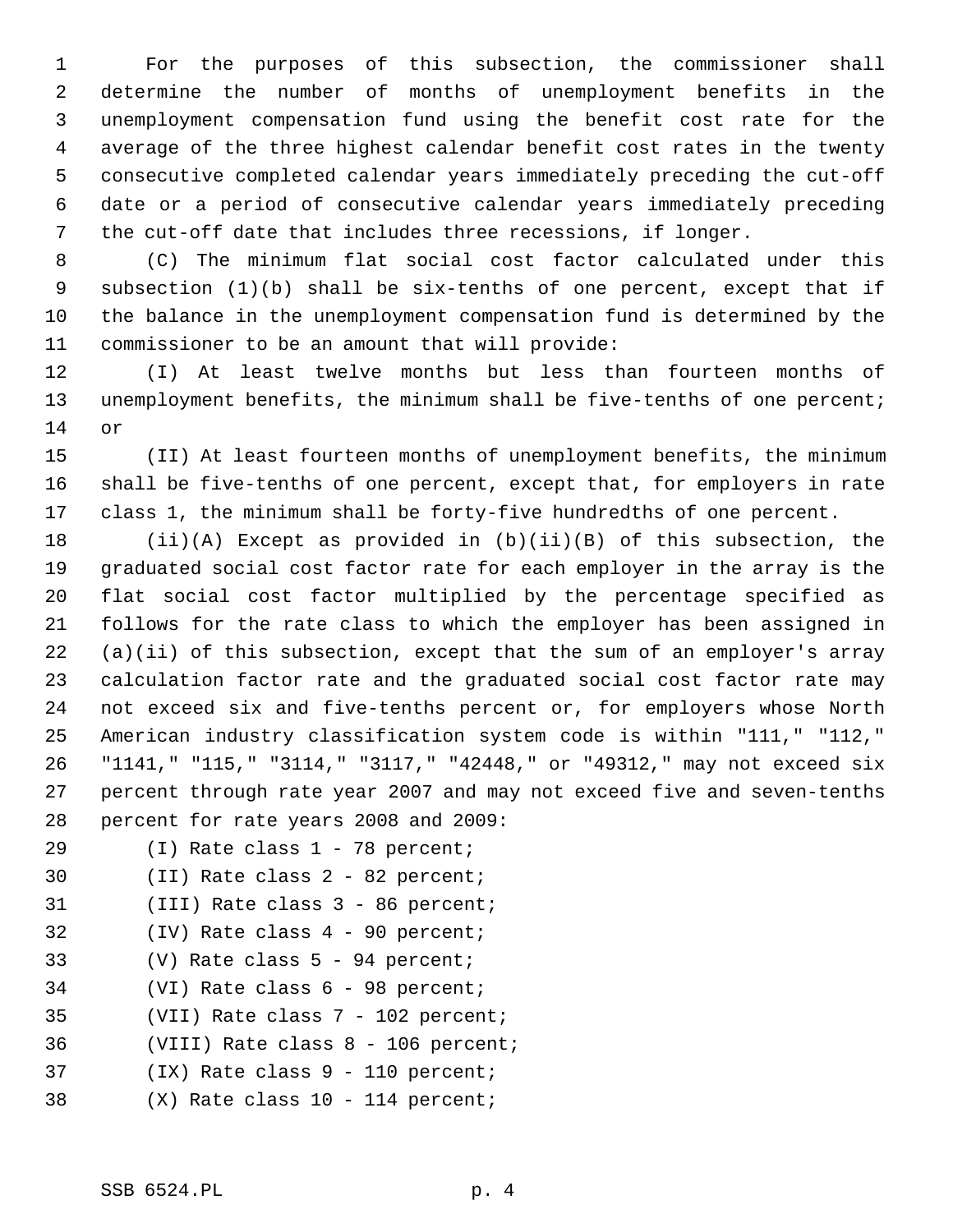- 
- 1 (XI) Rate class 11 118 percent; and

2 (XII) Rate classes 12 through 40 - 120 percent.

 3 (B) For contributions assessed beginning July 1, 2005, through 4 December 31, 2007, for employers whose North American industry 5 classification system code is "111," "112," "1141," "115," "3114," 6 "3117," "42448," or "49312," the graduated social cost factor rate is 7 zero.

8 (iii) For the purposes of this section:

 9 (A) "Total social cost" means the amount calculated by subtracting 10 the array calculation factor contributions paid by all employers with 11 respect to the four consecutive calendar quarters immediately preceding 12 the computation date and paid to the employment security department by 13 the cut-off date from the total unemployment benefits paid to claimants 14 in the same four consecutive calendar quarters. To calculate the flat 15 social cost factor for rate year 2005, the commissioner shall calculate 16 the total social cost using the array calculation factor contributions 17 that would have been required to be paid by all employers in the 18 calculation period if (a) of this subsection had been in effect for the 19 relevant period. To calculate the flat social cost factor for rate 20 years 2010 and 2011, the forty-five dollar increase paid as part of an 21 individual's weekly benefit amount as provided in RCW 50.20.1201 shall 22 not be considered for purposes of calculating the total unemployment 23 benefits paid to claimants in the four consecutive calendar quarters 24 immediately preceding the computation date.

25 (B) "Total taxable payroll" means the total amount of wages subject 26 to tax, as determined under RCW 50.24.010, for all employers in the 27 four consecutive calendar quarters immediately preceding the 28 computation date and reported to the employment security department by 29 the cut-off date.

30 (c) For employers who do not meet the definition of "qualified 31 employer" by reason of failure to pay contributions when due:

32 (i) The array calculation factor rate shall be two-tenths higher 33 than that in rate class 40, except employers who have an approved 34 agency-deferred payment contract by September 30th of the previous rate 35 year. If any employer with an approved agency-deferred payment 36 contract fails to make any one of the succeeding deferred payments or 37 fails to submit any succeeding tax report and payment in a timely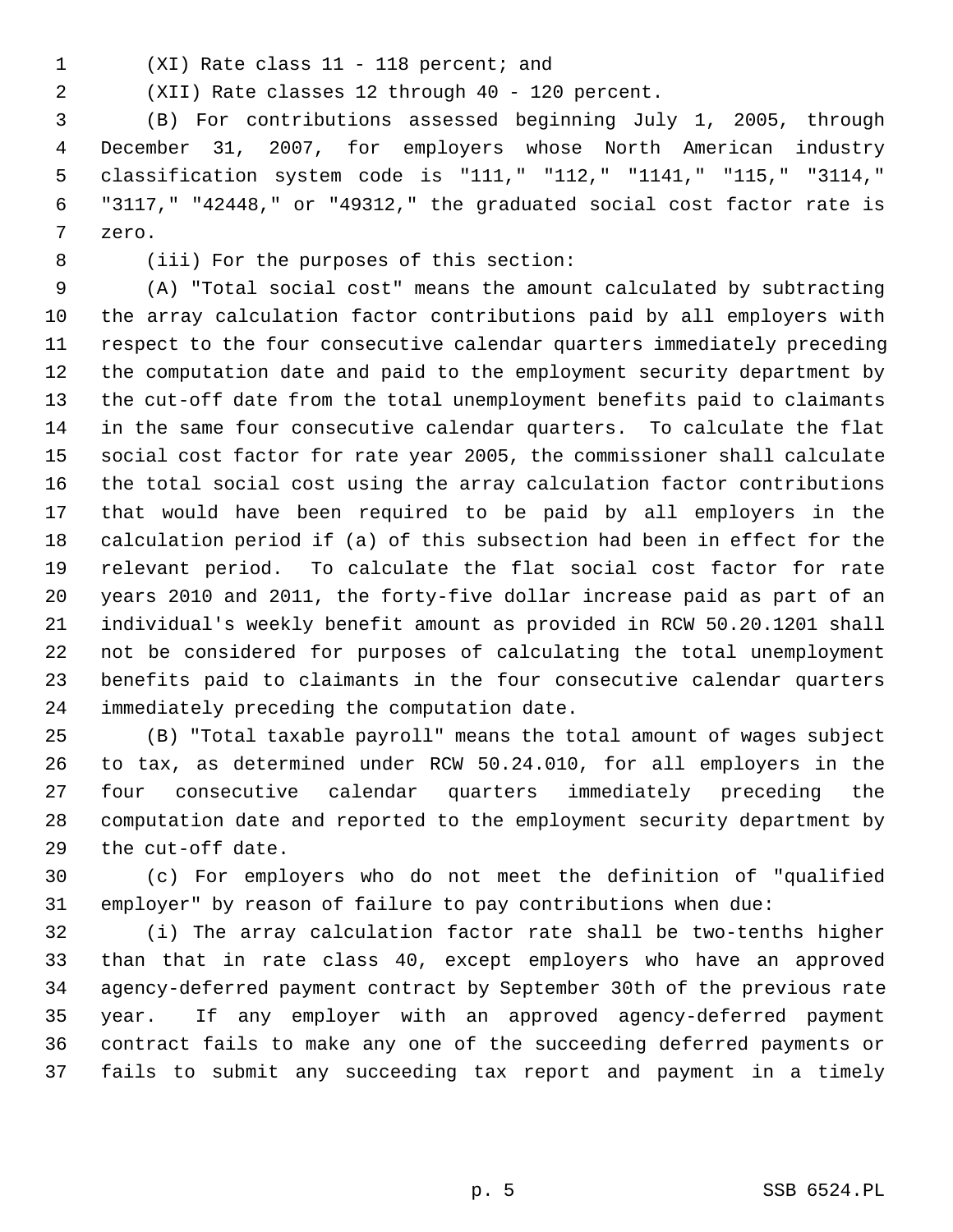1 manner, the employer's tax rate shall immediately revert to an array 2 calculation factor rate two-tenths higher than that in rate class 40; 3 and

 4 (ii) The social cost factor rate shall be the social cost factor 5 rate assigned to rate class 40 under (b)(ii) of this subsection.

6 (d) For all other employers not qualified to be in the array:

7 (i) For rate years 2005, 2006, and 2007:

 8 (A) The array calculation factor rate shall be a rate equal to the 9 average industry array calculation factor rate as determined by the 10 commissioner, plus fifteen percent of that amount; however, the rate 11 may not be less than one percent or more than the array calculation 12 factor rate in rate class 40; and

13 (B) The social cost factor rate shall be a rate equal to the 14 average industry social cost factor rate as determined by the 15 commissioner, plus fifteen percent of that amount, but not more than 16 the social cost factor rate assigned to rate class 40 under (b)(ii) of 17 this subsection.

18 (ii) For contributions assessed for rate years 2008 and 2009:

19 (A) The array calculation factor rate shall be a rate equal to the 20 average industry array calculation factor rate as determined by the 21 commissioner, multiplied by the history factor, but not less than one 22 percent or more than the array calculation factor rate in rate class 23 40;

24 (B) The social cost factor rate shall be a rate equal to the 25 average industry social cost factor rate as determined by the 26 commissioner, multiplied by the history factor, but not more than the 27 social cost factor rate assigned to rate class 40 under (b)(ii) of this 28 subsection; and

29 (C) The history factor shall be based on the total amounts of 30 benefits charged and contributions paid in the three fiscal years 31 ending prior to the computation date by employers not qualified to be 32 in the array, other than employers in (c) of this subsection, who were 33 first subject to contributions in the calendar year ending three years 34 prior to the computation date. The commissioner shall calculate the 35 history ratio by dividing the total amount of benefits charged by the 36 total amount of contributions paid in this three-year period by these 37 employers. The division shall be carried to the second decimal place 38 with the remaining fraction disregarded unless it amounts to five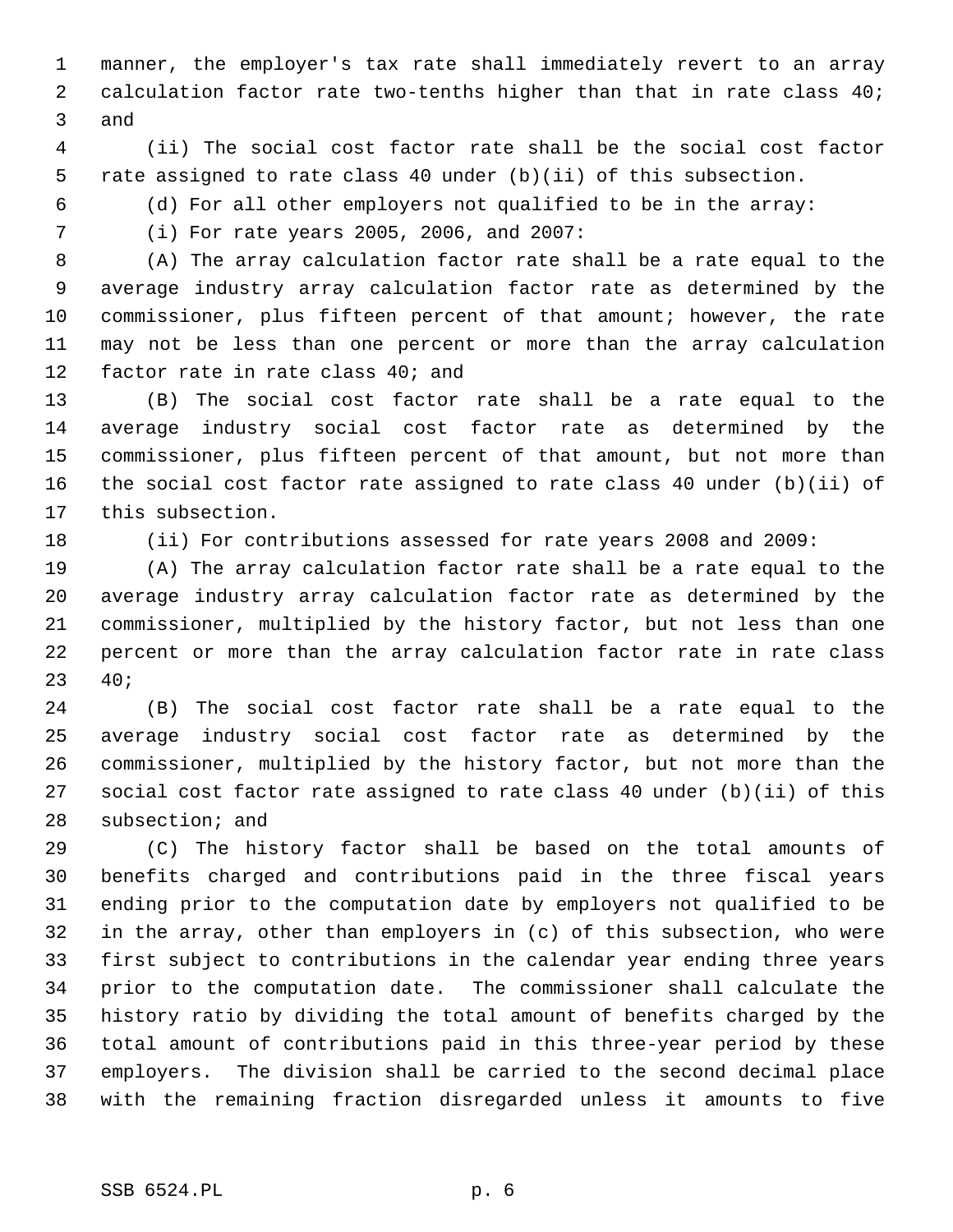1 one-hundredths or more, in which case the second decimal place shall be 2 rounded to the next higher digit. The commissioner shall determine the 3 history factor according to the history ratio as follows:

| 4  |       | History  |           | History   |
|----|-------|----------|-----------|-----------|
| 5  |       | Ratio    |           | Factor    |
| 6  |       |          |           | (percent) |
| 7  |       | At least | Less than |           |
| 8  | (I)   |          | .95       | 90        |
| 9  | (II)  | .95      | 1.05      | 100       |
| 10 | (III) | 1.05     |           | 115       |

11 (2) For contributions assessed in rate year 2010 and thereafter, 12 the contribution rate for each employer subject to contributions under 13 RCW 50.24.010 shall be the sum of the array calculation factor rate and 14 the graduated social cost factor rate determined under this subsection, 15 and the solvency surcharge determined under RCW 50.29.041, if any.

16 (a) The array calculation factor rate shall be determined as 17 follows:

18 (i) An array shall be prepared, listing all qualified employers in 19 ascending order of their benefit ratios. The array shall show for each 20 qualified employer: (A) Identification number; (B) benefit ratio; and 21 (C) taxable payrolls for the four consecutive calendar quarters 22 immediately preceding the computation date and reported to the 23 employment security department by the cut-off date.

24 (ii) Each employer in the array shall be assigned to one of forty 25 rate classes according to his or her benefit ratio as follows, and, 26 except as provided in RCW 50.29.026, the array calculation factor rate 27 for each employer in the array shall be the rate specified in the rate 28 class to which the employer has been assigned:

| 29 | Benefit Ratio |           | Rate  | Rate      |
|----|---------------|-----------|-------|-----------|
| 30 | At least      | Less than | Class | (percent) |
| 31 |               | 0.000001  |       | 0.00      |
| 32 | 0.000001      | 0.001250  | 2     | 0.11      |
| 33 | 0.001250      | 0.002500  | 3     | 0.22      |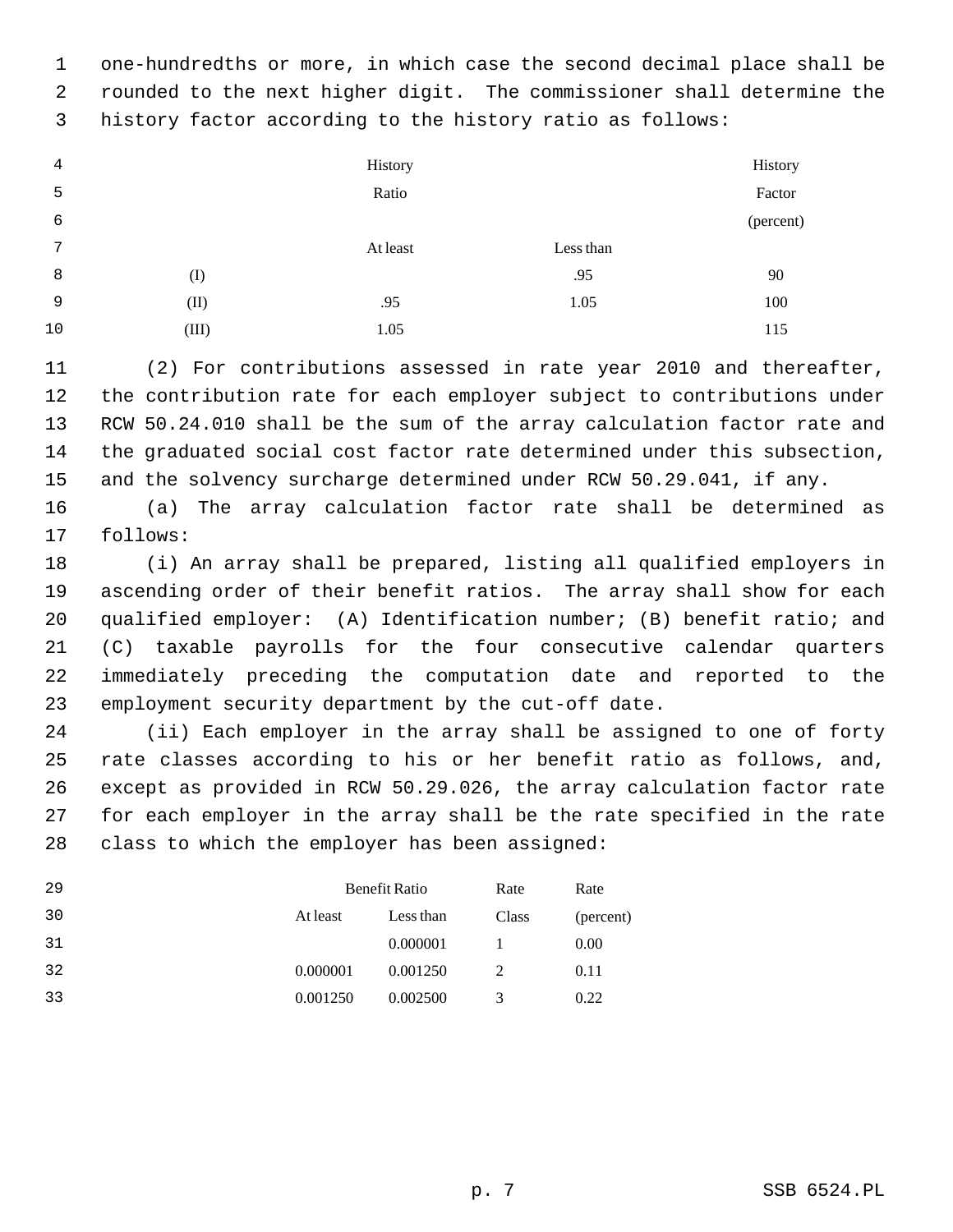| 1              | 0.002500 | 0.003750 | 4  | 0.33 |
|----------------|----------|----------|----|------|
| $\overline{c}$ | 0.003750 | 0.005000 | 5  | 0.43 |
| $\mathsf 3$    | 0.005000 | 0.006250 | 6  | 0.54 |
| $\,4$          | 0.006250 | 0.007500 | 7  | 0.65 |
| 5              | 0.007500 | 0.008750 | 8  | 0.76 |
| 6              | 0.008750 | 0.010000 | 9  | 0.88 |
| 7              | 0.010000 | 0.011250 | 10 | 1.01 |
| 8              | 0.011250 | 0.012500 | 11 | 1.14 |
| 9              | 0.012500 | 0.013750 | 12 | 1.28 |
| 10             | 0.013750 | 0.015000 | 13 | 1.41 |
| 11             | 0.015000 | 0.016250 | 14 | 1.54 |
| 12             | 0.016250 | 0.017500 | 15 | 1.67 |
| 13             | 0.017500 | 0.018750 | 16 | 1.80 |
| 14             | 0.018750 | 0.020000 | 17 | 1.94 |
| 15             | 0.020000 | 0.021250 | 18 | 2.07 |
| 16             | 0.021250 | 0.022500 | 19 | 2.20 |
| $17\,$         | 0.022500 | 0.023750 | 20 | 2.38 |
| $18\,$         | 0.023750 | 0.025000 | 21 | 2.50 |
| 19             | 0.025000 | 0.026250 | 22 | 2.63 |
| 20             | 0.026250 | 0.027500 | 23 | 2.75 |
| 21             | 0.027500 | 0.028750 | 24 | 2.88 |
| 22             | 0.028750 | 0.030000 | 25 | 3.00 |
| 23             | 0.030000 | 0.031250 | 26 | 3.13 |
| 24             | 0.031250 | 0.032500 | 27 | 3.25 |
| 25             | 0.032500 | 0.033750 | 28 | 3.38 |
| 26             | 0.033750 | 0.035000 | 29 | 3.50 |
| 27             | 0.035000 | 0.036250 | 30 | 3.63 |
| 28             | 0.036250 | 0.037500 | 31 | 3.75 |
| 29             | 0.037500 | 0.040000 | 32 | 4.00 |
| 30             | 0.040000 | 0.042500 | 33 | 4.25 |
| 31             | 0.042500 | 0.045000 | 34 | 4.50 |
| 32             | 0.045000 | 0.047500 | 35 | 4.75 |
| 33             | 0.047500 | 0.050000 | 36 | 5.00 |
| 34             | 0.050000 | 0.052500 | 37 | 5.15 |
| 35             | 0.052500 | 0.055000 | 38 | 5.25 |
| 36             | 0.055000 | 0.057500 | 39 | 5.30 |
| 37             | 0.057500 |          | 40 | 5.40 |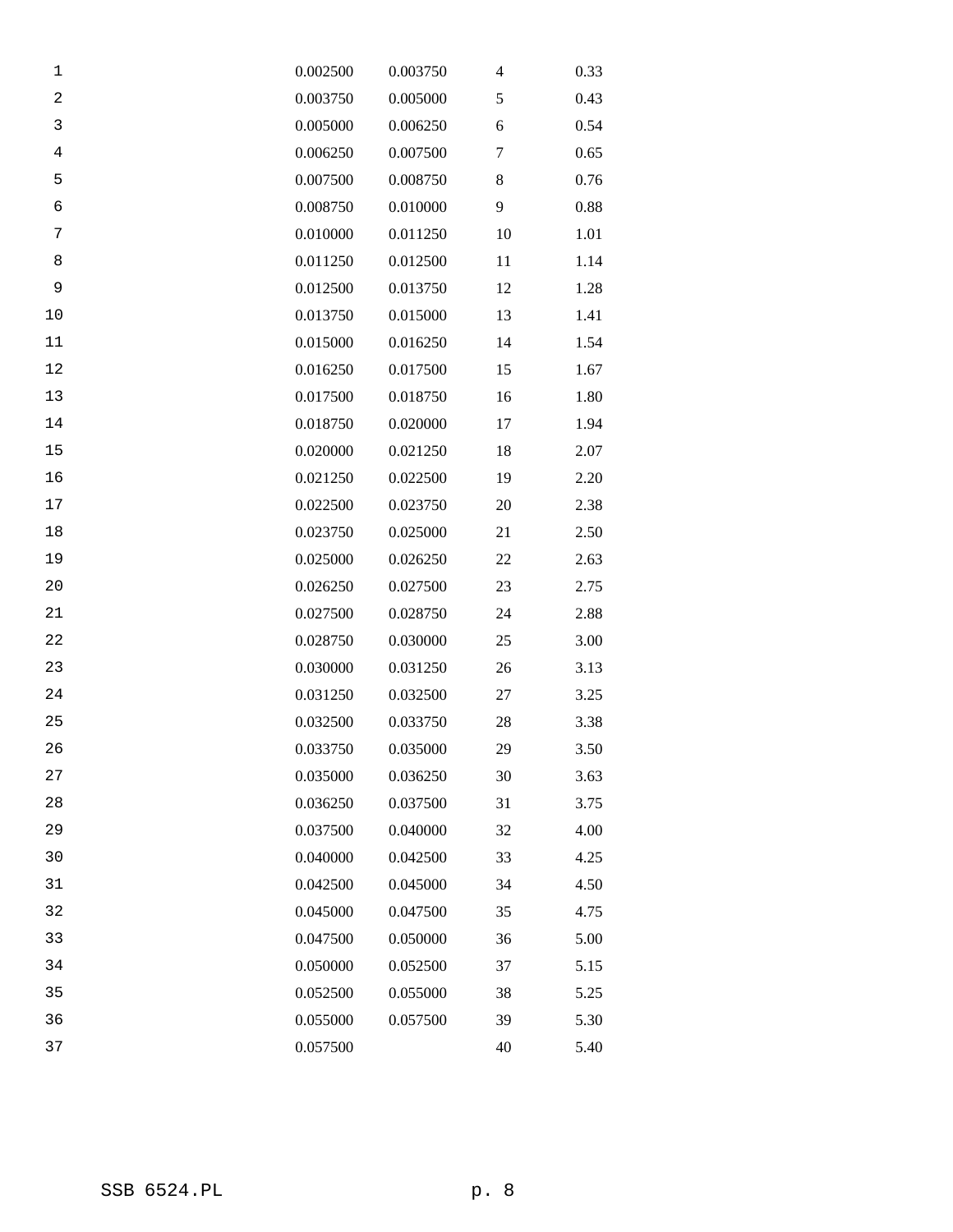1 (b) The graduated social cost factor rate shall be determined as 2 follows:

 3 (i)(A) Except as provided in (b)(i)(B) and (C) of this subsection, 4 the commissioner shall calculate the flat social cost factor for a rate 5 year by dividing the total social cost by the total taxable payroll. 6 The division shall be carried to the second decimal place with the 7 remaining fraction disregarded unless it amounts to five hundredths or 8 more, in which case the second decimal place shall be rounded to the 9 next higher digit. The flat social cost factor shall be expressed as 10 a percentage.

11 (B) If, on the cut-off date, the balance in the unemployment 12 compensation fund is determined by the commissioner to be an amount 13 that will provide more than ten months of unemployment benefits, the 14 commissioner shall calculate the flat social cost factor for the rate 15 year immediately following the cut-off date by reducing the total 16 social cost by the dollar amount that represents the number of months 17 for which the balance in the unemployment compensation fund on the cut-18 off date will provide benefits above ten months and dividing the result 19 by the total taxable payroll. However, the calculation under this 20 subsection  $(2)(b)(i)(B)$  for a rate year may not result in a flat social 21 cost factor that is more than four-tenths lower than the calculation 22 under  $(b)(i)(A)$  of this subsection for that rate year.

23 For the purposes of this subsection, the commissioner shall 24 determine the number of months of unemployment benefits in the 25 unemployment compensation fund using the benefit cost rate for the 26 average of the three highest calendar benefit cost rates in the twenty 27 consecutive completed calendar years immediately preceding the cut-off 28 date or a period of consecutive calendar years immediately preceding 29 the cut-off date that includes three recessions, if longer.

30 (C) The minimum flat social cost factor calculated under this 31 subsection (2)(b) shall be six-tenths of one percent, except that if 32 the balance in the unemployment compensation fund is determined by the 33 commissioner to be an amount that will provide:

34 (I) At least ten months but less than eleven months of unemployment 35 benefits, the minimum shall be five-tenths of one percent; or

36 (II) At least eleven months but less than twelve months of 37 unemployment benefits, the minimum shall be forty-five hundredths of 38 one percent; or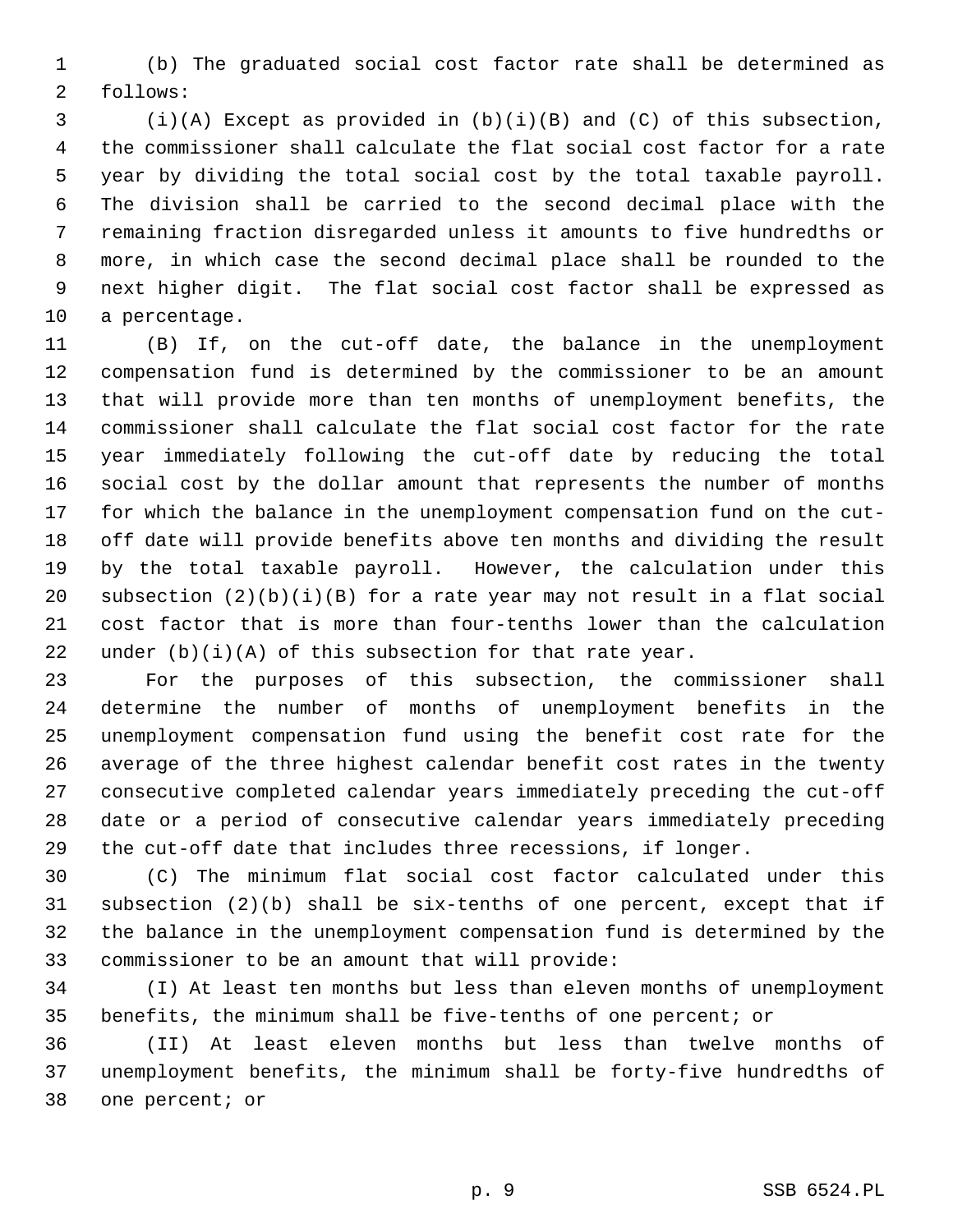1 (III) At least twelve months but less than thirteen months of 2 unemployment benefits, the minimum shall be four-tenths of one percent; 3 or

 4 (IV) At least thirteen months but less than fifteen months of 5 unemployment benefits, the minimum shall be thirty-five hundredths of 6 one percent; or

 7 (V) At least fifteen months but less than seventeen months of 8 unemployment benefits, the minimum shall be twenty-five hundredths of 9 one percent; or

10 (VI) At least seventeen months but less than eighteen months of 11 unemployment benefits, the minimum shall be fifteen hundredths of one 12 percent; or

13 (VII) At least eighteen months of unemployment benefits, the 14 minimum shall be fifteen hundredths of one percent through rate year 15 2011 and shall be zero thereafter.

16 (ii) The graduated social cost factor rate for each employer in the 17 array is the flat social cost factor multiplied by the percentage 18 specified as follows for the rate class to which the employer has been 19 assigned in (a)(ii) of this subsection, except that the sum of an 20 employer's array calculation factor rate and the graduated social cost 21 factor rate may not exceed six percent or, for employers whose North 22 American industry classification system code is within "111," "112," 23 "1141," "115," "3114," "3117," "42448," or "49312," may not exceed five 24 and four-tenths percent:

- 25 (A) Rate class 1 78 percent;
- 26 (B) Rate class 2 82 percent;
- 27 (C) Rate class 3 86 percent;
- 28 (D) Rate class 4 90 percent;
- 29 (E) Rate class 5 94 percent;
- 30 (F) Rate class 6 98 percent;
- 31 (G) Rate class 7 102 percent;
- 32 (H) Rate class 8 106 percent;
- 33 (I) Rate class 9 110 percent;
- 34 (J) Rate class 10 114 percent;
- 35 (K) Rate class 11 118 percent; and
- 36 (L) Rate classes 12 through 40 120 percent.
- 37 (iii) For the purposes of this section: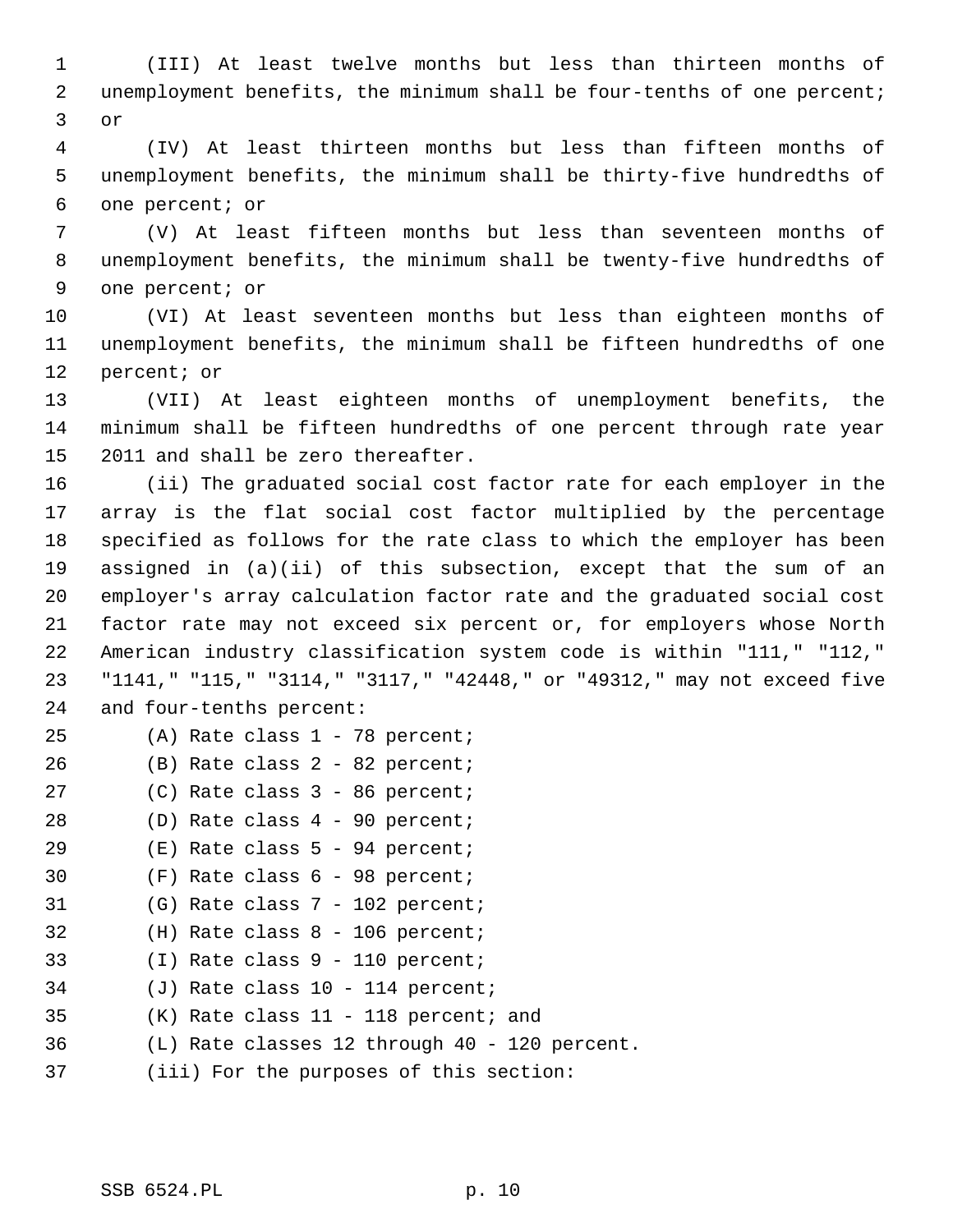1 (A) "Total social cost" means the amount calculated by subtracting 2 the array calculation factor contributions paid by all employers with 3 respect to the four consecutive calendar quarters immediately preceding 4 the computation date and paid to the employment security department by 5 the cut-off date from the total unemployment benefits paid to claimants 6 in the same four consecutive calendar quarters.

 7 (B) "Total taxable payroll" means the total amount of wages subject 8 to tax, as determined under RCW 50.24.010, for all employers in the 9 four consecutive calendar quarters immediately preceding the 10 computation date and reported to the employment security department by 11 the cut-off date.

12 (c) For employers who do not meet the definition of "qualified 13 employer" by reason of failure to pay contributions when due:

14 (i) For rate years through 2010:

15 (A) The array calculation factor rate shall be two-tenths higher 16 than that in rate class 40, except employers who have an approved 17 agency-deferred payment contract by September 30th of the previous rate 18 year. If any employer with an approved agency-deferred payment 19 contract fails to make any one of the succeeding deferred payments or 20 fails to submit any succeeding tax report and payment in a timely 21 manner, the employer's tax rate shall immediately revert to an array 22 calculation factor rate two-tenths higher than that in rate class 40; 23 and

 $24$  (( $(\overrightarrow{\pm i})$ ) (B) The social cost factor rate shall be the social cost 25 factor rate assigned to rate class 40 under (b)(ii) of this subsection. 26 (ii) For rate years 2011 and thereafter:

 (A)(I) For an employer who does not enter into an approved agency-28 deferred payment contract as described in  $(c)(ii)(A)(II)$  or (III) of this subsection, the array calculation factor rate shall be the rate it would have been if the employer had not been delinquent in payment plus an additional one percent or, if the employer is delinquent in payment 32 for a second or more consecutive year, an additional two percent;

 (II) For an employer who enters an approved agency-deferred payment contract by September 30th of the previous rate year, the array calculation factor rate shall be the rate it would have been if the employer had not been delinquent in payment;

37 (III) For an employer who enters an approved agency-deferred 38 payment contract after September 30th of the previous rate year, but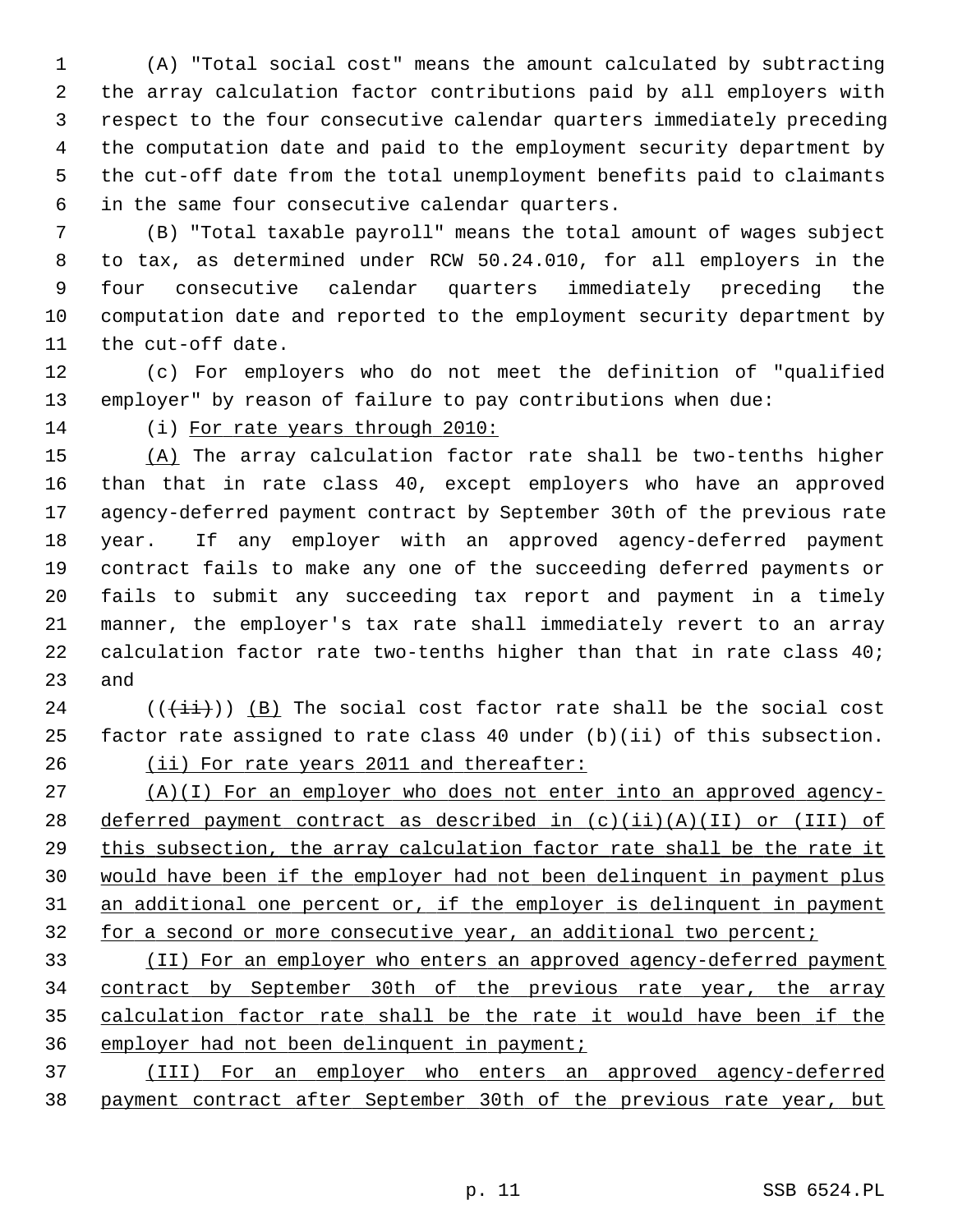within thirty days of the date the department sent its first tax rate notice, the array calculation factor rate shall be the rate it would have been had the employer not been delinquent in payment plus an additional one-half of one percent or, if the employer is delinquent in payment for a second or more consecutive year, an additional one and one-half percent;

 7 (IV) For an employer who enters an approved agency-deferred payment 8 contract as described in  $(c)(ii)(A)(II)$  or  $(III)$  of this subsection, 9 but who fails to make any one of the succeeding deferred payments or 10 fails to submit any succeeding tax report and payment in a timely 11 manner, the array calculation factor rate shall immediately revert to 12 the applicable array calculation factor rate under  $(c)(ii)(A)(I)$  of 13 this subsection; and

14 (B) The social cost factor rate shall be the social cost factor 15 rate assigned to rate class 40 under (b)(ii) of this subsection.

16 (d) For all other employers not qualified to be in the array:

17 (i) The array calculation factor rate shall be a rate equal to the 18 average industry array calculation factor rate as determined by the 19 commissioner, multiplied by the history factor, but not less than one 20 percent or more than the array calculation factor rate in rate class 21 40;

22 (ii) The social cost factor rate shall be a rate equal to the 23 average industry social cost factor rate as determined by the 24 commissioner, multiplied by the history factor, but not more than the 25 social cost factor rate assigned to rate class 40 under (b)(ii) of this 26 subsection; and

27 (iii) The history factor shall be based on the total amounts of 28 benefits charged and contributions paid in the three fiscal years 29 ending prior to the computation date by employers not qualified to be 30 in the array, other than employers in (c) of this subsection, who were 31 first subject to contributions in the calendar year ending three years 32 prior to the computation date. The commissioner shall calculate the 33 history ratio by dividing the total amount of benefits charged by the 34 total amount of contributions paid in this three-year period by these 35 employers. The division shall be carried to the second decimal place 36 with the remaining fraction disregarded unless it amounts to five 37 one-hundredths or more, in which case the second decimal place shall be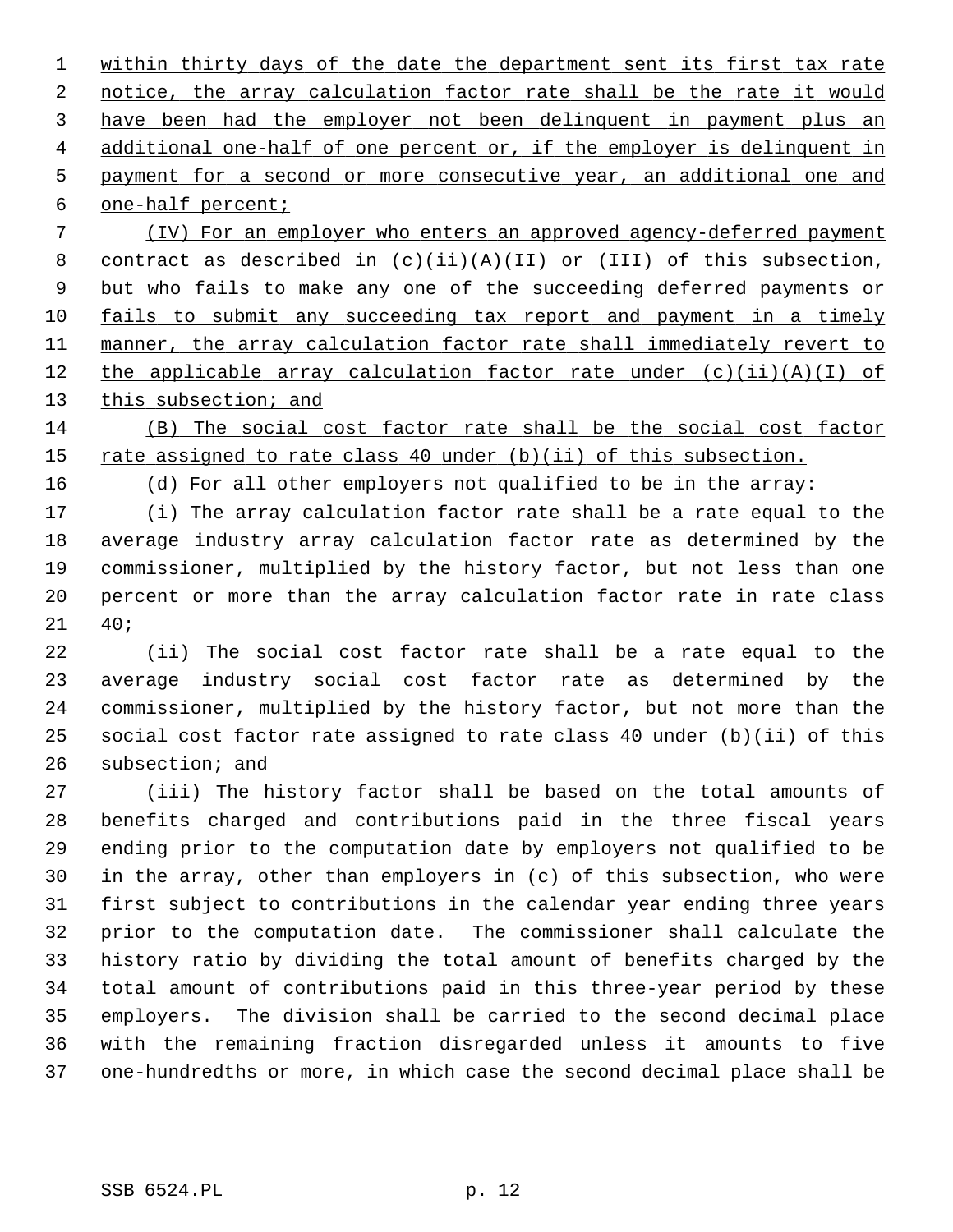1 rounded to the next higher digit. The commissioner shall determine the 2 history factor according to the history ratio as follows:

 3 4 5 History Ratio History Factor (percent) 6 At least Less than 7 (A)  $.95$  90 8 (B) .95 1.05 100 9 (C) 1.05 115

10 (3) Assignment of employers by the commissioner to industrial 11 classification, for purposes of this section, shall be in accordance 12 with established classification practices found in the North American 13 industry classification system code.

14 NEW SECTION. **Sec. 2.** A new section is added to chapter 50.12 RCW 15 to read as follows:

16 An employer that knowingly fails to register with the department 17 and obtain an employment security account number, as required under RCW 18 50.12.070(2), is subject to a penalty not to exceed one thousand 19 dollars per quarter or two times the taxes due per quarter, whichever 20 is greater. This penalty is in addition to all other penalties and is 21 in addition to higher rates for employers that do not meet the 22 definition of "qualified employer" under RCW 50.29.010. This penalty 23 does not apply if the employer can prove that it had good cause to 24 believe that it was not required to register with the department.

25 NEW SECTION. **Sec. 3.** If any part of this act is found to be in 26 conflict with federal requirements that are a prescribed condition to 27 the allocation of federal funds to the state or the eligibility of 28 employers in this state for federal unemployment tax credits, the 29 conflicting part of this act is inoperative solely to the extent of the 30 conflict, and the finding or determination does not affect the 31 operation of the remainder of this act. Rules adopted under this act 32 must meet federal requirements that are a necessary condition to the